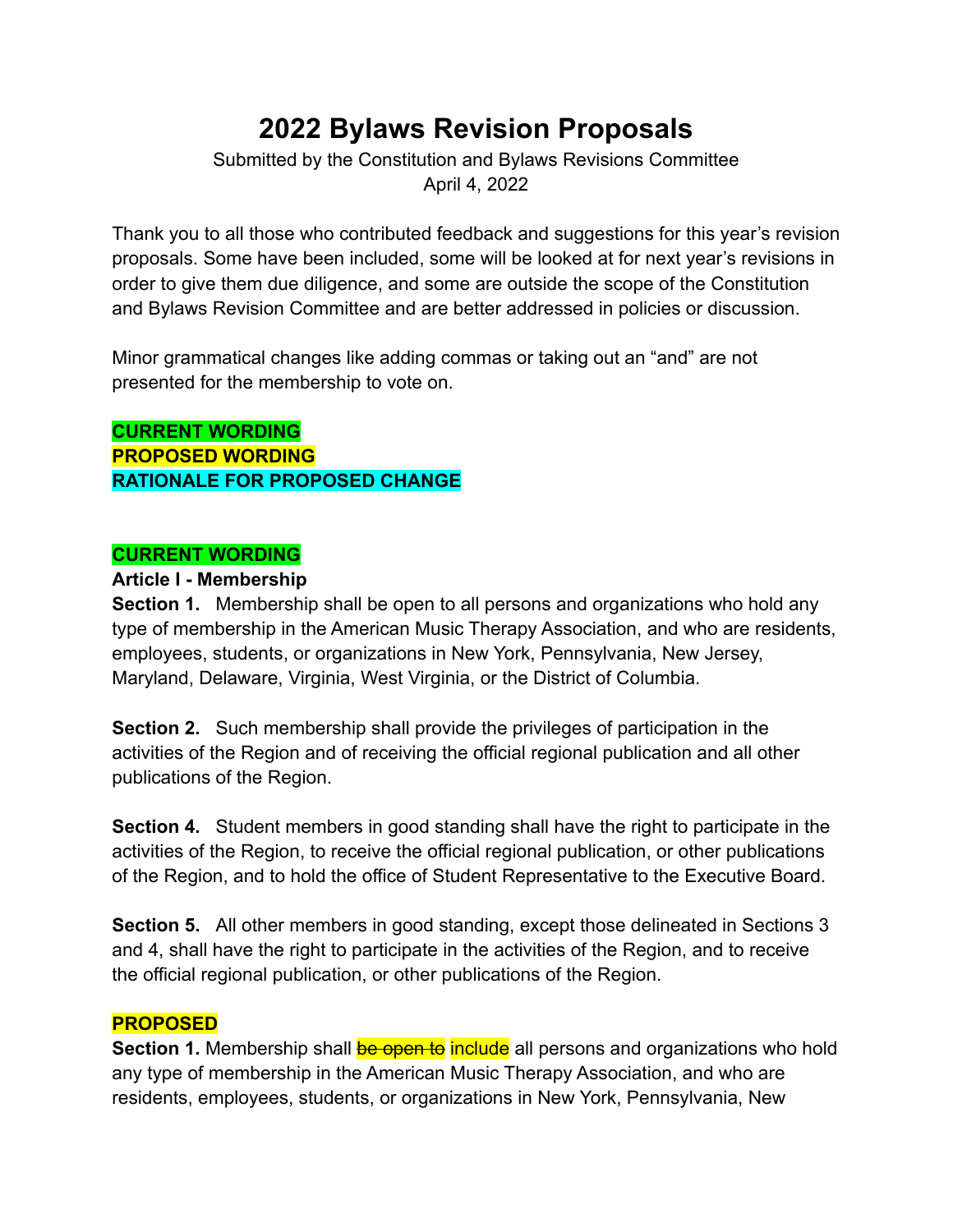Jersey, Maryland, Delaware, Virginia, West Virginia, or the District of Columbia. Regional membership is designated by the American Music Therapy Association.

**Section 2.** Such membership shall provide the privileges of **participation in the activities** of the Region voting and serving in an elected or appointed position and of receiving the official regional publication and all other publications of the Region.

**Section 4.** Student members in good standing shall have the **right to** privilege of **participate in the activities of the Region.** holding the office of Student Representative to the Executive Board. **and of receiving the official regional publication and all other** publications of the Region.

## **Section 5.**

Remove

# **RATIONALES FOR PROPOSED CHANGES**

- 1. Addresses questions about residency
- 2. Clarity: membership is not required to receive publication, "activities of the region" is unclear.

**\_\_\_\_\_\_\_\_\_\_\_\_\_\_\_\_\_\_\_\_\_\_\_\_\_\_\_\_\_\_\_\_\_\_\_\_\_\_\_\_\_\_\_\_\_\_\_\_\_\_\_\_\_\_\_\_\_\_\_\_\_\_\_\_\_\_\_\_\_\_**

3. Section 5 does not apply with above proposals

## **CURRENT WORDING**

## **Article II - Dues**

**Section 1.** All members are required to pay dues to the AMTA and the Region concurrently. Any member in good standing in another Region coming into the Mid-Atlantic Region will be accepted in good standing for the duration of the fiscal year. Any AMTA Honorary Life Member living in the MAR shall be extended an Honorary Life Membership in the MAR

## **PROPOSED WORDING**

**Section 1.** All members are required to pay dues to the AMTA and the Region concurrently. Any member in good standing in another Region coming into the Mid-Atlantic Region will be accepted in good standing for the duration of the fiscal year. Any AMTA Honorary Life Member living in the MAR shall be extended an Honorary Life Membership in the MAR

# **RATIONALE FOR PROPOSED CHANGE**

This is implicit.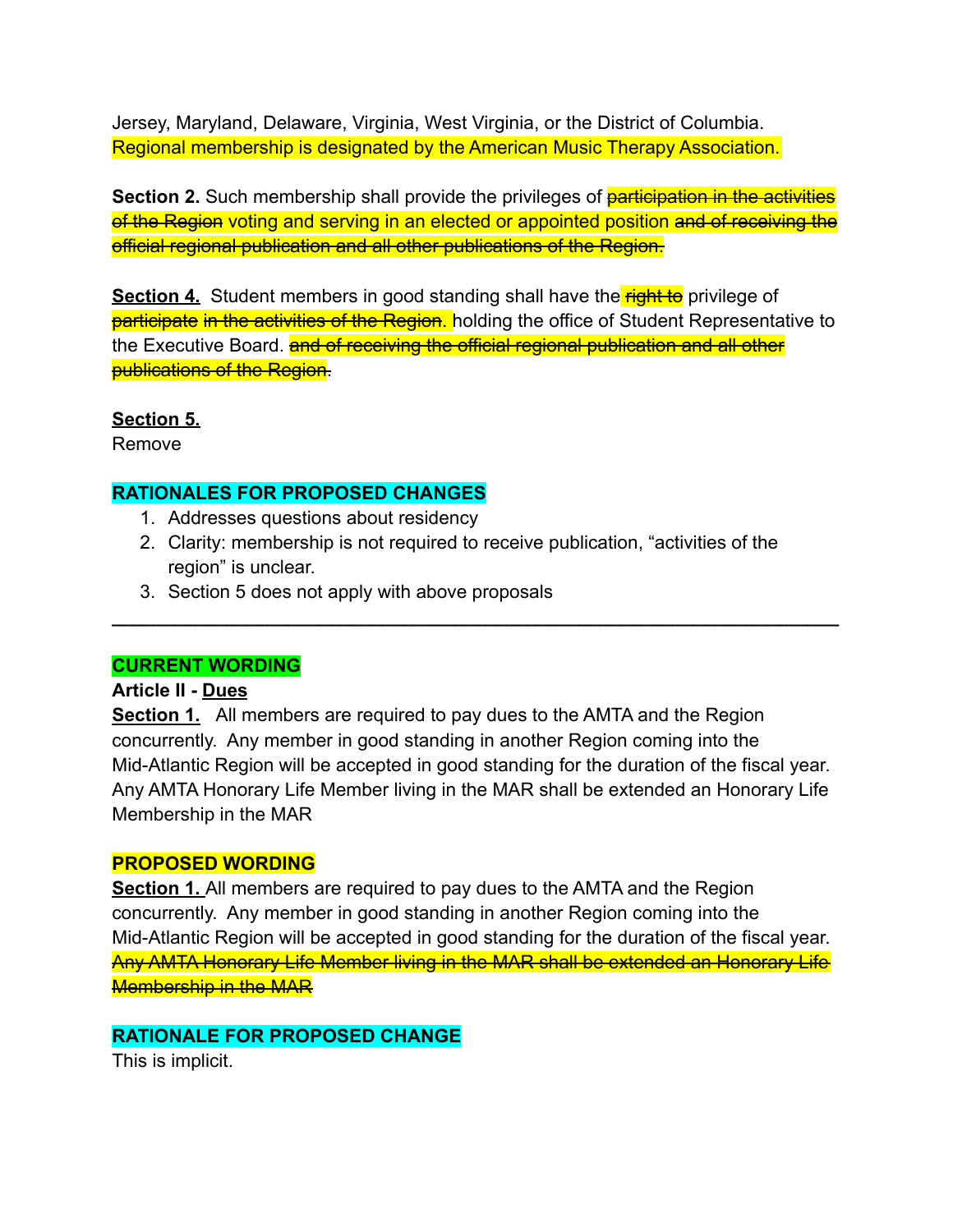#### **CURRENT WORDING**

#### **Article III - Duties of Elected Officers**

**Section 5.** The Immediate Past President shall: endeavor to effect a smooth transition of power by assisting and advising the new President as necessary; chair the National Services Council; chair the Nominating Committee present the slate of nominees to the membership; facilitate the election of the Assembly Chair; attend Regional Executive Board meetings; serve as a member of the Assembly of Delegates; serve as a member of a Constitution and Bylaws Revision Committee; serve as a member of the Historical Preservation Committee; establish and/or maintain a handbook outlining job responsibilities; submit an annual written report at the regional conference; and carry out such other duties as may be assigned by the President or the Executive Board.

#### **PROPOSED WORDING**

The Immediate Past President shall: endeavor to effect a smooth transition of power by assisting and advising the new President as necessary; chair the National Services Council; chair the Nominating Committee; present the slate of nominees to the membership; facilitate the election of the Assembly Chair in odd-numbered years following the annual AMTA conference; attend Regional Executive Board meetings; serve as a member of the Assembly of Delegates; serve as a member of a Constitution and Bylaws Revision Committee; serve as a member of representative to the Historical Preservation Committee; establish and/or maintain a handbook outlining job responsibilities;

**\_\_\_\_\_\_\_\_\_\_\_\_\_\_\_\_\_\_\_\_\_\_\_\_\_\_\_\_\_\_\_\_\_\_\_\_\_\_\_\_\_\_\_\_\_\_\_\_\_\_\_\_\_\_\_\_\_\_\_\_\_\_\_\_\_\_\_\_\_\_**

#### **RATIONALE FOR PROPOSED CHANGE**

Clarity and consistency

#### **CURRENT WORDING**

#### **Article IV - Duties of Appointed Officers**

**Section 1.** The Recording Secretary shall: send out meeting announcements; prepare the Executive Board Book for all Executive Board Business Meetings; assist the President in preparing and distributing agendas; keep minutes of all meetings of the Executive Board and the general membership; tally and record all votes in the Executive Board files, notify the President of the outcome, and include the results in their report to the Executive Board; and assure that corporate minutes are maintained. The Recording Secretary shall submit copies of all minutes to the Executive Board, the Archivist, and the webmaster for posting on the Regional website. The Recording Secretary shall also: communicate with, advise, and guide the corresponding student officer; establish and/or maintain a handbook outlining job responsibilities; and carry out such other duties as may be assigned by the President or the Executive Board.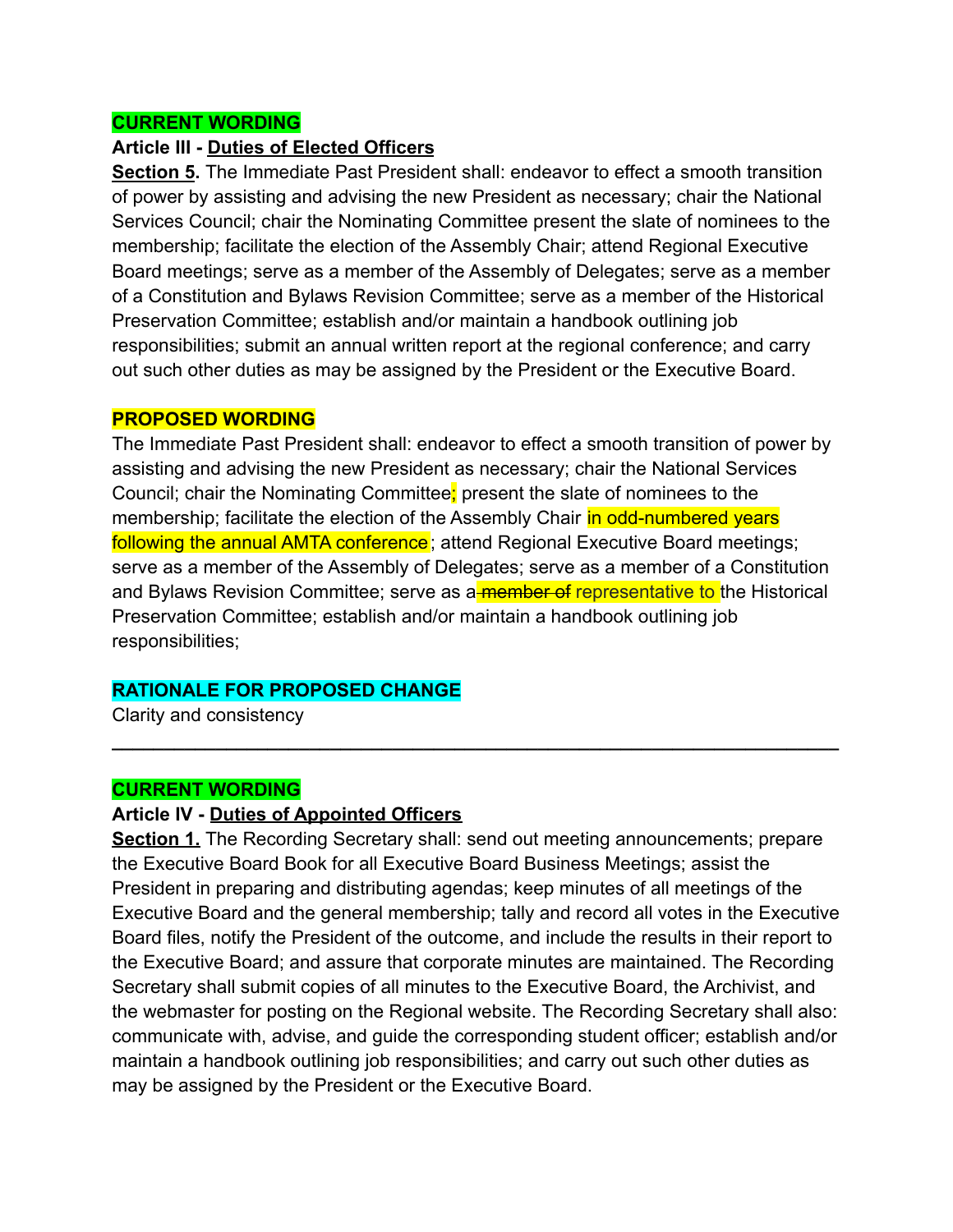#### **PROPOSED WORDING**

**Section 1.** The Recording Secretary shall: send out meeting announcements; prepare the Executive Board Book for all Executive Board Business Meetings; assist the President in preparing and distributing agendas; **keep take-minutes**, including all motions and votes of all meetings of the Executive Board and the general membership; tally and record all votes in the Executive Board files notify the President of the outcome, and include the results in their report to the Executive Board; and assure that corporate minutes are maintained. The Recording Secretary shall submit copies of minutes to the Executive Board, for approval, and shall submit approved minutes to the Archivist, and the webmaster for posting on the Regional website. The Recording Secretary shall also: communicate with, advise, and guide the corresponding student officer; establish and/or maintain a handbook outlining job responsibilities; and carry out such other duties as may be assigned by the President or the Executive Board.

#### **RATIONALE FOR PROPOSED CHANGE**

**Clarity** 

#### **CURRENT WORDING**

**Article VI - Elections, Terms of Office, and Vacancies**

**Section 9.** The President and President-Elect may not hold the same office for more than one (1) consecutive term.

**\_\_\_\_\_\_\_\_\_\_\_\_\_\_\_\_\_\_\_\_\_\_\_\_\_\_\_\_\_\_\_\_\_\_\_\_\_\_\_\_\_\_\_\_\_\_\_\_\_\_\_\_\_\_\_\_\_\_\_\_\_\_\_\_\_\_\_\_\_\_**

#### **PROPOSED WORDING**

**Section 9. The President and President-Elect may not hold the same office for more** than one (1) consecutive term. A member who has served in the position of President Elect, Government Relations Chair-Elect, VP for Conference Planning-Elect, or Treasurer-Elect may run for this position again, following the passage of at least one full election cycle after fulfilling the entire service commitment associated with that position.

**\_\_\_\_\_\_\_\_\_\_\_\_\_\_\_\_\_\_\_\_\_\_\_\_\_\_\_\_\_\_\_\_\_\_\_\_\_\_\_\_\_\_\_\_\_\_\_\_\_\_\_\_\_\_\_\_\_\_\_\_\_\_\_\_\_\_\_\_\_\_**

#### **RATIONALE FOR PROPOSED CHANGE**

Clarity and transparency

# **Article VII - Assembly of Delegates: Section 2, Section 4, Section 6 CURRENT WORDING**

#### **Article VII - Assembly of Delegates**

**Section 2.** Delegates and Alternates shall commit themselves to attendance at all regional business meetings, as well as regional and national conferences during their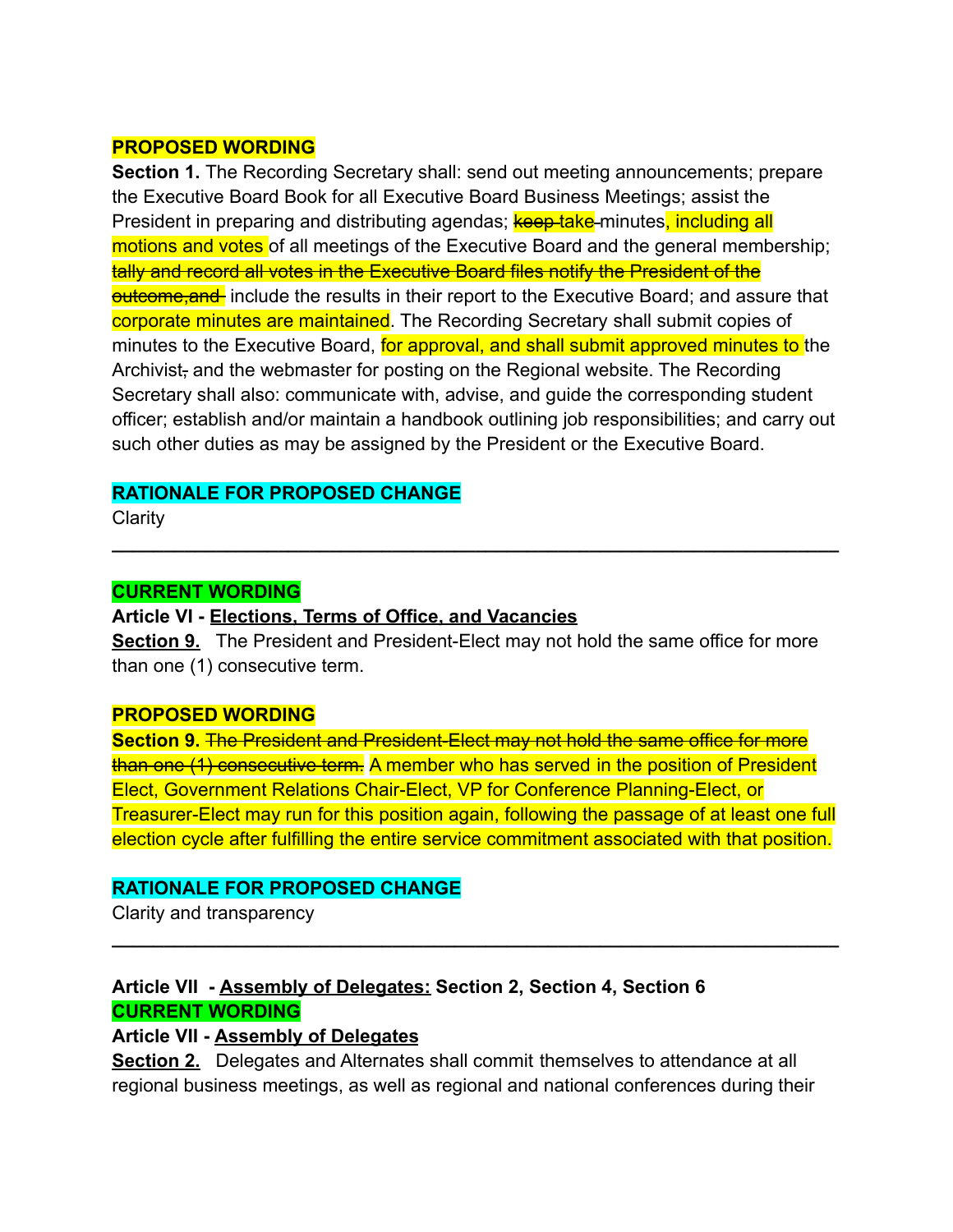term of office. If a Delegate cannot attend a national conference, they shall inform the Assembly Chair at least one (1) month prior to the conference so that the Assembly Chair may ensure that an Alternate attend in the Delegate's place. The Assembly Chair may at the time of the annual Assembly of Delegates substitute an active Mid-Atlantic member for an absentee Delegate or Alternate.

#### **PROPOSED WORDING**

**Section 2.** Delegates and Alternates shall commit themselves to attendance at all regional business meetings, as well as regional and national conferences during their term of office. If a Delegate cannot attend a national conference, they shall inform the Assembly Chair at least one (1) month prior to the conference so that the Assembly Chair may ensure that an Alternate attend in the Delegate's place. The Assembly Chair may at the time of the annual Assembly of Delegates substitute an active Mid-Atlantic member for an absentee Delegate or Alternate at any meeting of the Assembly of Delegates.

**\_\_\_\_\_\_\_\_\_\_\_\_\_\_\_\_\_\_\_\_\_\_\_\_\_\_\_\_\_\_\_\_\_\_\_\_\_\_\_\_\_\_\_\_\_\_\_\_\_\_\_\_\_\_\_\_\_\_\_\_\_\_\_\_\_\_\_\_\_\_**

#### **RATIONALE FOR PROPOSED CHANGE**

Reflecting current practice

#### **CURRENT WORDING**

#### **Article VII - Assembly of Delegates (continued)**

**Section 4.** The Assembly Chair shall: serve as a liaison among the Executive Board, Assembly Delegates and Alternates and the general membership; serve on the Constitution and Bylaws Revision Committee; attend Regional Executive Board meetings; disseminate information related to issues expected to come before the Assembly to the general membership; solicit feedback from the membership on issues that are to come before the Assembly; submit a written report for publication in the newsletter following the annual Assembly of Delegates meeting; work with the President and the Delegates and Alternates to ensure attendance and participation in Assembly meetings at each national conference; schedule periodic meetings of the regional delegation throughout the year, some to include the general membership; insure concurrent session and meeting time at the regional conference; and carry out such other duties as may be assigned by the President or the Executive Board.

#### **PROPOSED WORDING**

**Section 4.** The Assembly Chair shall: serve as a liaison among the Executive Board, Assembly Delegates and Alternates and the general membership; serve on the Constitution and Bylaws Revision Committee; attend Regional Executive Board meetings; disseminate information related to issues expected to come before the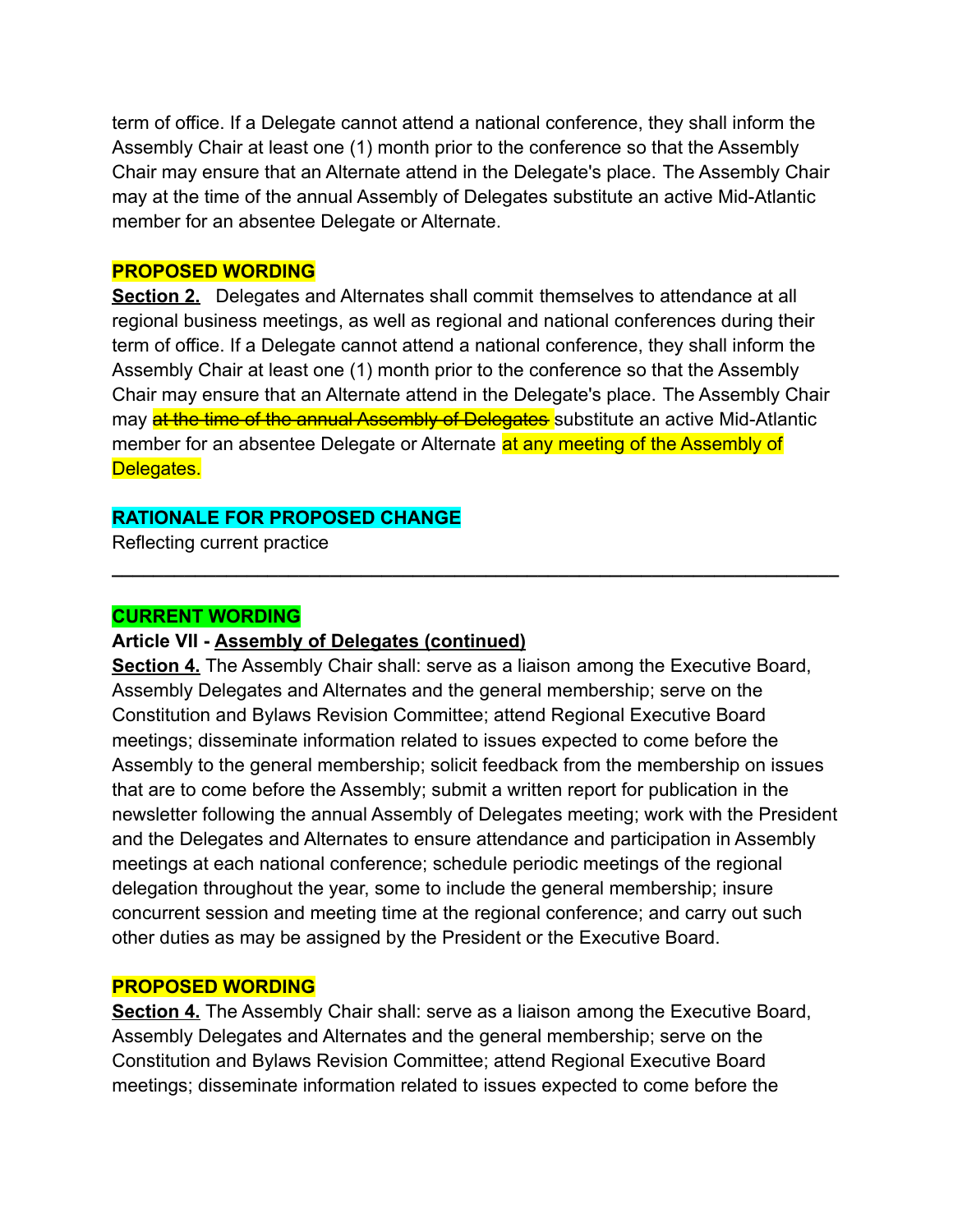Assembly to the general membership; solicit feedback from the membership on issues that are to come before the Assembly; submit a written report for publication in the newsletter following the annual Assembly of Delegates meeting work with the President and the Delegates and Alternates to ensure attendance and participation in Assembly meetings at each national conference; schedule periodic meetings of the regional delegation throughout the year, some to include the general membership; ensure concurrent session and meeting time at the regional conference and carry out such other duties as may be assigned by the President or the Executive Board.

## **RATIONALE FOR PROPOSED CHANGE**

Reflecting current practice

#### **CURRENT WORDING**

## **Article VII - Assembly of Delegates (continued)**

**Section 6**. Should the Assembly Chair resign, a special election of the remaining Delegates shall be organized within two (2) weeks by the President to fill the vacancy. This election shall occur electronically and include any current Delegates who agree to run. In the event that no Delegates agree to run, the President shall assume the duties of the Assembly Chair until such time that the Assembly-Elect is seated in the fall and elects a new Chair.

**\_\_\_\_\_\_\_\_\_\_\_\_\_\_\_\_\_\_\_\_\_\_\_\_\_\_\_\_\_\_\_\_\_\_\_\_\_\_\_\_\_\_\_\_\_\_\_\_\_\_\_\_\_\_\_\_\_\_\_\_\_\_\_\_\_\_\_\_\_\_**

#### **PROPOSED WORDING**

**Section 6**. Should the Assembly Chair resign, a special election of the remaining Delegates shall be organized within two (2) weeks by the **Immediate Past President President** to fill the vacancy. This election shall occur electronically and include any current Delegates who agree to run. In the event that no Delegates agree to run, the President shall assume the duties of the Assembly Chair until such time that the next Assembly-Elect is seated and elects a new Chair.

#### **RATIONALE FOR PROPOSED CHANGE**

Reflecting current practice, clarity, consistency

*The following four (4) proposed revisions to the MAR-AMTA Bylaws (from this point until the end of the document) are grouped together because they all address replacing the word "field" with the word "profession" or "area" in order to align with current publications and definitions of music therapy.*

**\_\_\_\_\_\_\_\_\_\_\_\_\_\_\_\_\_\_\_\_\_\_\_\_\_\_\_\_\_\_\_\_\_\_\_\_\_\_\_\_\_\_\_\_\_\_\_\_\_\_\_\_\_\_\_\_\_\_\_\_\_\_\_\_\_\_\_\_\_\_**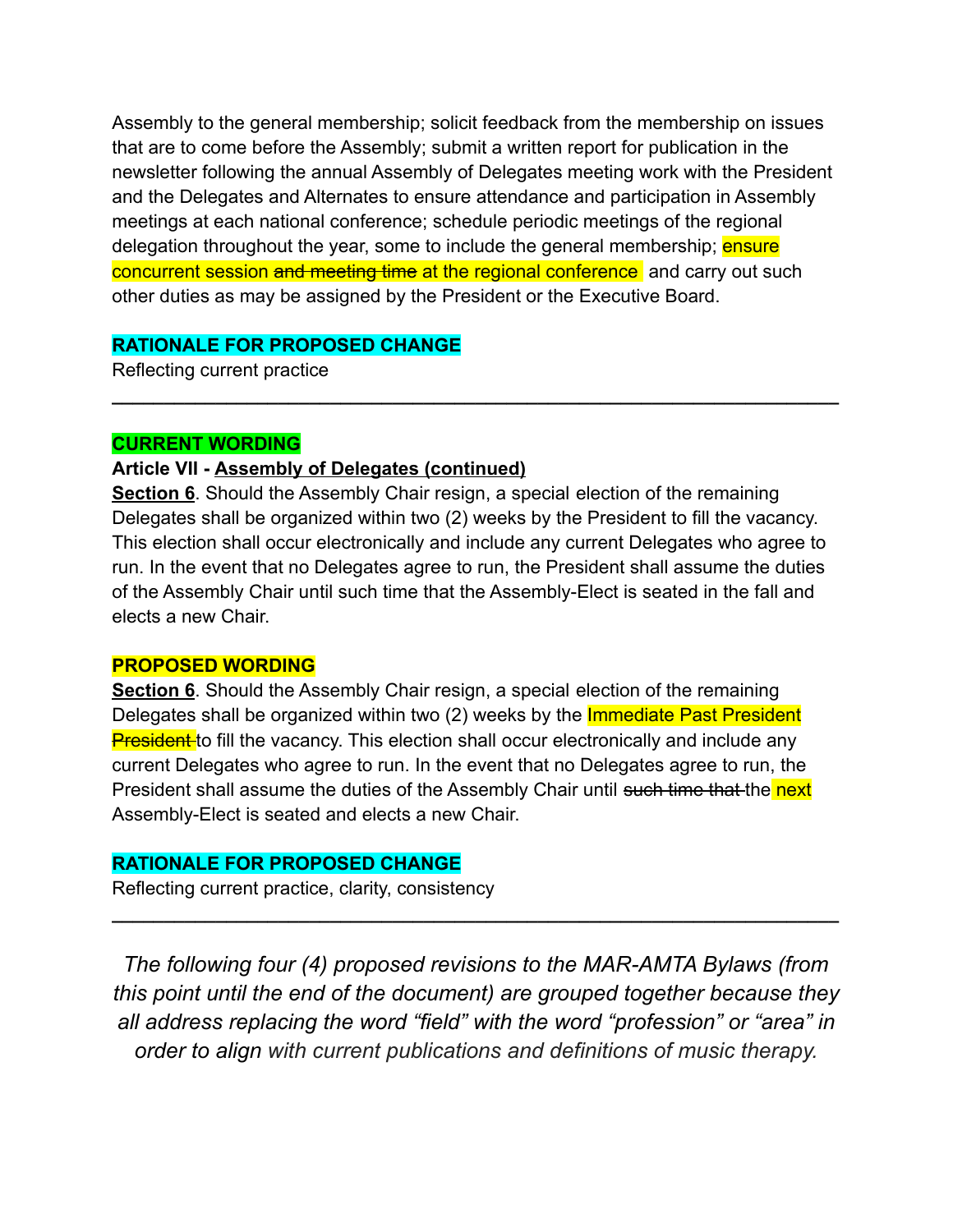## **CURRENT WORDING**

#### **Article VI - Elections, Terms of Office, and Vacancies**

**Section 1.** A Nominating Committee shall be appointed by the President with the approval of the Executive Board. The Nominating Committee shall be chaired by the Immediate Past-President and include the President-Elect and five (5) professional regional members that reflect the diverse perspectives and identities of the music therapy field. The representatives to the Nominating Committee shall be appointed for a two (2) year term, commencing during the fall business meeting in even-numbered years.

#### **PROPOSED WORDING**

**Section 1.** A Nominating Committee shall be appointed by the President with the approval of the Executive Board. The Nominating Committee shall be chaired by the Immediate Past-President and include the President-Elect and five (5) professional regional members that reflect the diverse perspectives and identities of the music therapy field-profession. The representatives to the Nominating Committee shall be appointed for a two (2) year term, commencing during the fall business meeting in even-numbered years.

#### **RATIONALE FOR PROPOSED CHANGE**

Alignment with current publications and definitions of music therapy

#### **CURRENT WORDING**

#### **Article X - Special Interest Groups and State Associations**

**Section 1.** Members of the Mid-Atlantic Region may petition the Executive Board for recognition as a Special Interest Group for reasons of professional development in specialized areas of clinical practice. Members desiring to form a Special Interest Group (SIG) must present a request in writing from five (5) members stating the specialty area involved, the need for the SIG, and the educational and professional goals for the SIG. SIGs may request special programming for the annual conference and/or offer workshops and symposia in their field of specialization with the approval of the Executive Board.

**\_\_\_\_\_\_\_\_\_\_\_\_\_\_\_\_\_\_\_\_\_\_\_\_\_\_\_\_\_\_\_\_\_\_\_\_\_\_\_\_\_\_\_\_\_\_\_\_\_\_\_\_\_\_\_\_\_\_\_\_\_\_\_\_\_\_\_\_\_\_**

#### **PROPOSED WORDING**

**Section 1.** Members of the Mid-Atlantic Region may petition the Executive Board for recognition as a Special Interest Group for reasons of professional development in specialized areas of clinical practice. Members desiring to form a Special Interest Group (SIG) must present a request in writing from five (5) members stating the specialty area